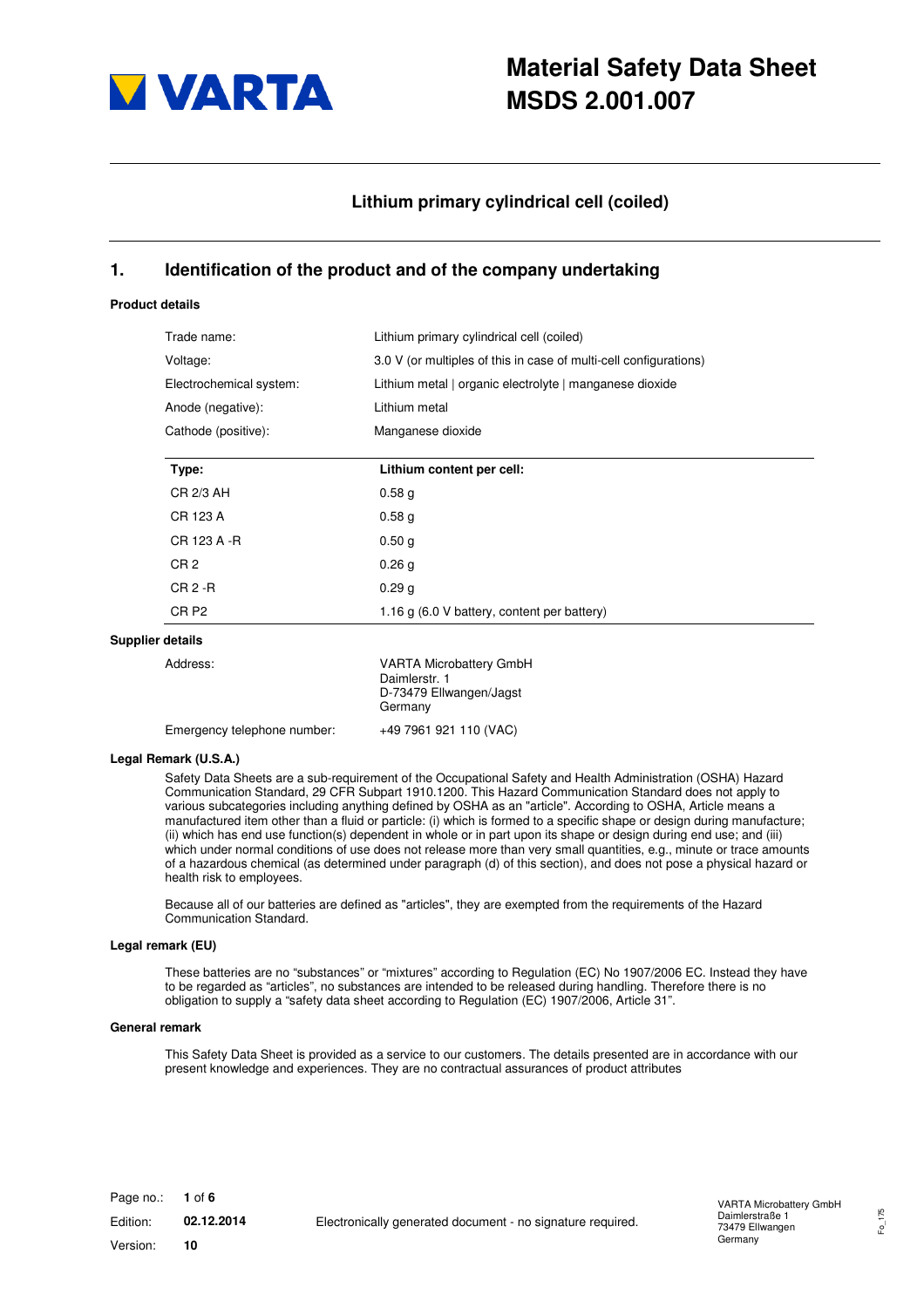

## **2. Hazards identification**

The battery is sealed hermetically. Thus, the ingredients have no hazard potential, except the battery is violated or dismantled.

If in case of mistreatment the ingredients are released, a spontaneously flammable gas mixture may be released under certain circumstances (measures according to chapter 4 to 6).

Attention: If batteries are treated wrong the danger of burns or bursts occurs. Batteries must not be heated above 100°C or incinerated. The battery contents must not get in contact with water. If the negative electrode gets in contact with water or humidity hydrogen gas is formed, which may inflame spontaneously.

## **3. Composition/information on ingredients**

| <b>Ingredients</b>  |                          |                                                 |                                                 |                          |                                                                |
|---------------------|--------------------------|-------------------------------------------------|-------------------------------------------------|--------------------------|----------------------------------------------------------------|
|                     | <b>Contents</b>          | CAS No.                                         | <b>Hazard Categories</b>                        | <b>Hazard Statements</b> | <b>Material</b>                                                |
|                     | $2 - 5%$                 | 7439-93-2                                       | Water-react, 1                                  | H <sub>260</sub>         | Lithium                                                        |
|                     |                          |                                                 | Skin Corr. 1B                                   | H314                     |                                                                |
|                     | $13 - 45%$               | 1313-13-9                                       | Acute Tox. 4                                    | H302<br>H332             | Manganese dioxide                                              |
|                     | $< 10 \%$                | 108-32-7                                        |                                                 |                          | Propylene carbonate                                            |
|                     | $< 10 \%$                | $110 - 71 - 4$                                  |                                                 |                          | 1,2-Dimethoxy ethane                                           |
|                     | $< 5 \%$                 | 646-6-0                                         |                                                 |                          | 1.3-Dioxolane                                                  |
|                     | $< 5 \%$                 | 33454-82-9                                      |                                                 |                          | Lithium trifluoromethyl<br>sulfonate                           |
|                     | $< 5 \%$                 | 7791-03-9                                       |                                                 |                          | Lithium perchlorate<br>(CR 123 A -R and CR 2 -R<br>only)       |
| <b>Heavy Metals</b> |                          |                                                 |                                                 |                          |                                                                |
|                     | <b>Contents</b>          |                                                 |                                                 | CAS No.                  | <b>Material</b>                                                |
|                     | $<$ 1 mg/kg              |                                                 |                                                 | 7440-43-9                | Cadmium                                                        |
|                     | $< 10$ mg/kg             |                                                 |                                                 | 7439-92-1                | Lead                                                           |
|                     | $< 0.1$ mg/kg            |                                                 |                                                 | 7439-97-6                | Mercury<br>(none intentionally introduced, see<br>Chapter 12)  |
|                     | $< 5$ mg/kg              |                                                 |                                                 |                          | Hexavalent Chromium (Cr6+)                                     |
|                     | <b>Other Ingredients</b> |                                                 |                                                 |                          |                                                                |
|                     | <b>Contents</b>          |                                                 |                                                 | CAS No.                  | <b>Material</b>                                                |
|                     | $33 - 74%$               |                                                 |                                                 |                          | Steel and nickel                                               |
|                     | $3 - 10%$                |                                                 |                                                 |                          | Plastic                                                        |
|                     |                          | SVHC substances according to REACH (Article 33) |                                                 |                          |                                                                |
|                     | <b>Contents</b>          |                                                 | EC No.                                          | CAS No.                  | <b>Material</b>                                                |
|                     | $> 0.1 \%$               |                                                 | 203-794-9                                       | $110 - 71 - 4$           | 1,2-dimethoxyethane; ethylene<br>glycol dimethyl ether (EGDME) |
|                     |                          |                                                 | For information to allow safe use see section 7 |                          |                                                                |

For information to allow safe use: see section 7.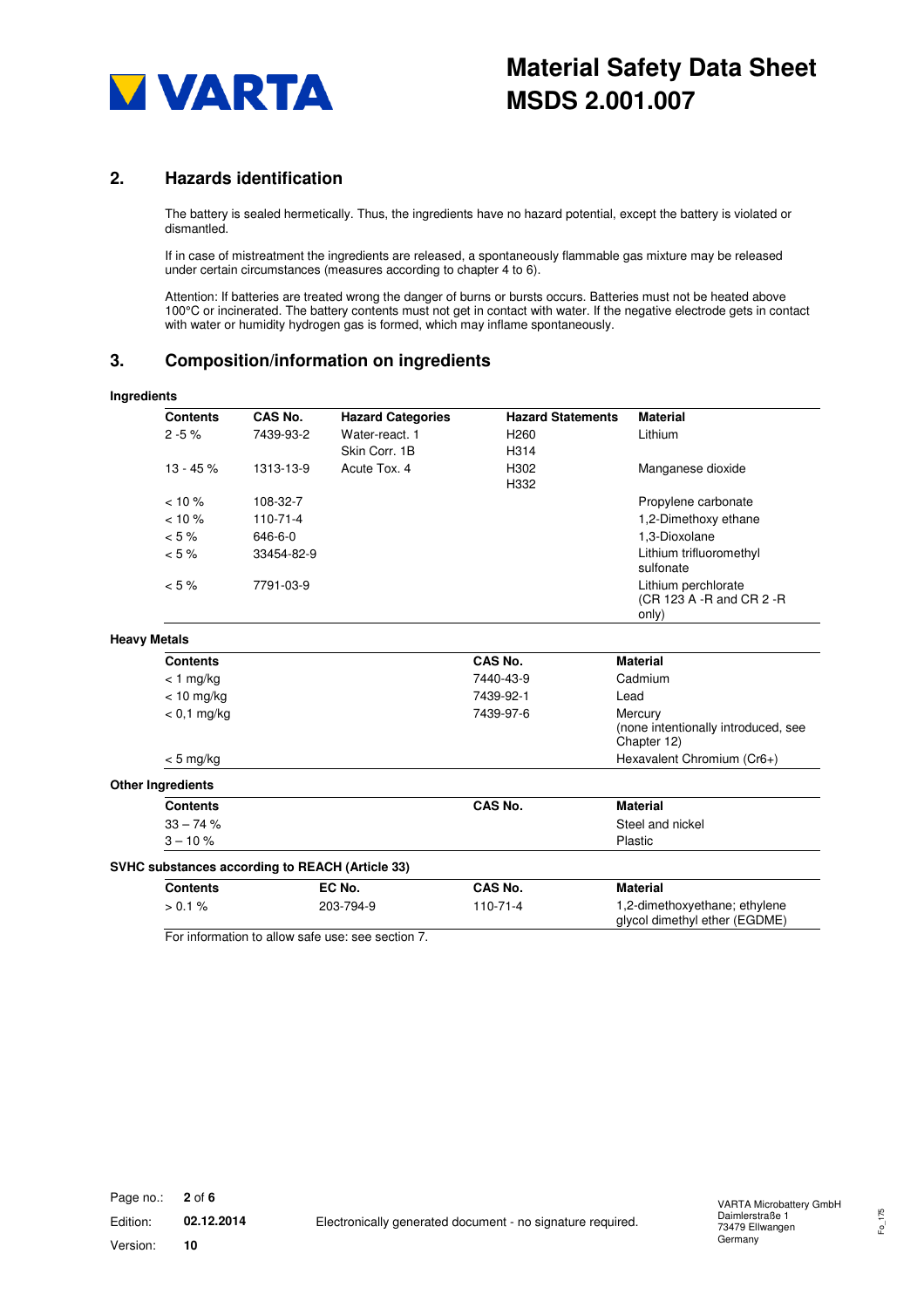

## **4. First-aid measures**

#### **Measures at accidental release**

| After inhalation:   | Fresh air. Seek for medical assistance.                                                                                                                                     |
|---------------------|-----------------------------------------------------------------------------------------------------------------------------------------------------------------------------|
| After skin contact: | Remove solid particles immediately. Flush affected areas with plenty of<br>water (at least 15 min.). Remove contaminated cloth immediately. Seek for<br>medical assistance. |
| After eye contact:  | Flush the eye gently with plenty of water (at least 15 min.). Seek for medical<br>assistance.                                                                               |
| After ingestion:    | Drink plenty of water. Avoid vomiting. Seek for medical assistance.<br>No trials for neutralization.                                                                        |

### **5. Fire-fighting measures**

| Suitable extinguishing media:                         | Metal fire extinction powder, rock salt or dry sand shall be used.<br>In case only water is available, it can be used in large amounts. |
|-------------------------------------------------------|-----------------------------------------------------------------------------------------------------------------------------------------|
| Extinguishing media with limited<br>suitability:      | Carbon dioxide $(CO2)$ is not suitable.<br>Water in small quantities may have adverse effects.                                          |
| Special protection equipment during<br>fire-fighting: | Protective clothing including breathing apparatus.                                                                                      |
| Special hazard:                                       | Cells may explode and release metal parts.                                                                                              |
|                                                       | At contact of anode material with water extremely flammable hydrogen gas<br>and caustic liquid are released.                            |
| Attention:                                            | Do not let used extinguishing media penetrate into surface water or ground<br>water. Dispose off properly.                              |

# **6. Accidental release measures**

| Person related measures:         | Wear personal protective equipment adapted to the situation (protection gloves,<br>cloth, face protection, breathing protection).                                                             |
|----------------------------------|-----------------------------------------------------------------------------------------------------------------------------------------------------------------------------------------------|
| Environment protection measures: | Bind released ingredients with powder (rock salt, sand).<br>Dispose off according to the local law and rules.<br>Avoid leached substances to penetrate into the earth, canalization or water. |
| Treatment for cleaning:          | If battery casing is dismantled, small amounts of electrolyte may leak. Package<br>the battery tightly including ingredients together with lime, sand or rock salt. Then<br>clean with water. |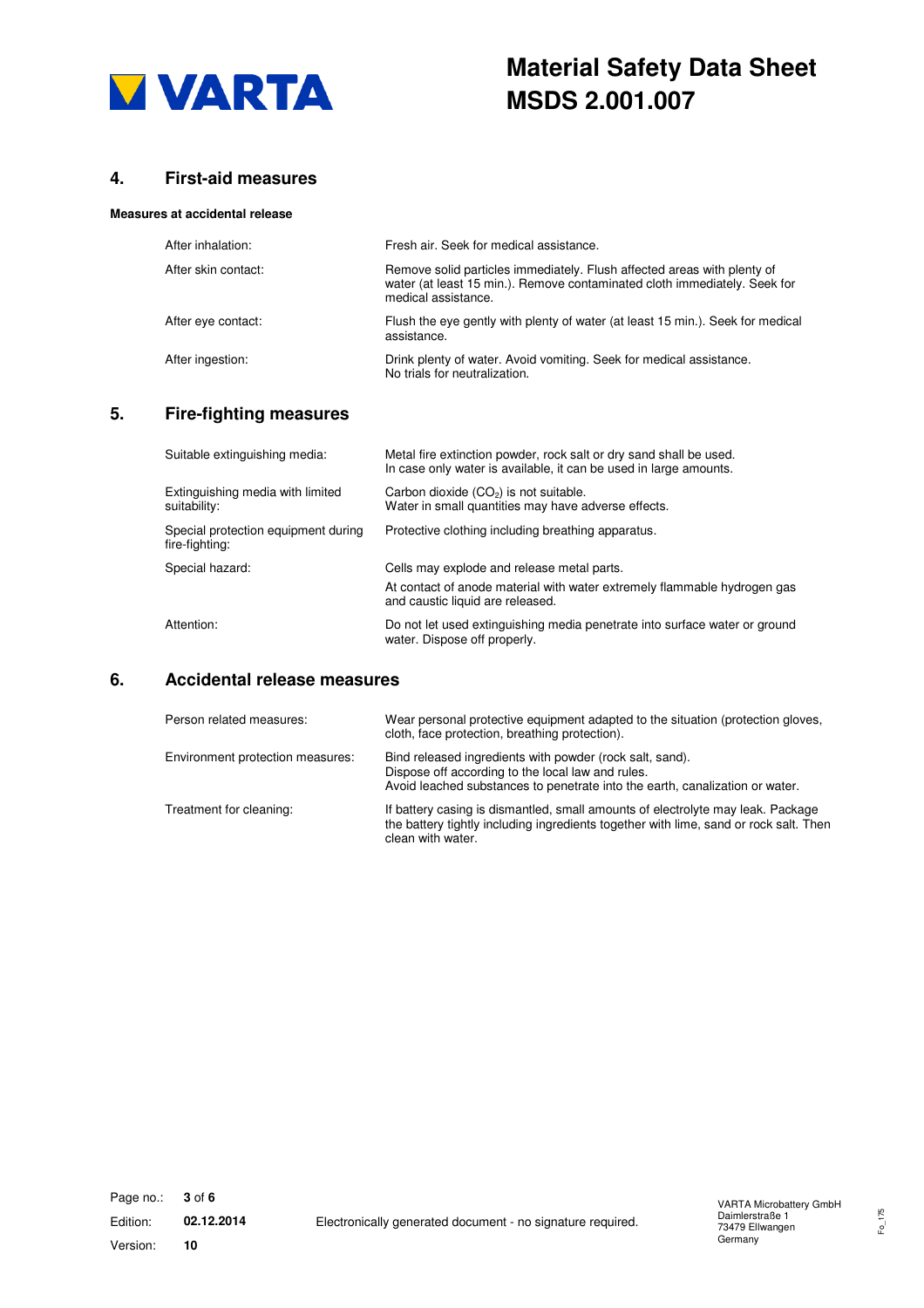

## **7. Handling and storage**

| Guideline for safe handling:               | Always follow the warning information on the batteries and in the manuals of<br>devices. Only use the recommended battery types.<br>Keep batteries away from children.                                                                                                                                                                                                                                                                                                                                                                                                                    |
|--------------------------------------------|-------------------------------------------------------------------------------------------------------------------------------------------------------------------------------------------------------------------------------------------------------------------------------------------------------------------------------------------------------------------------------------------------------------------------------------------------------------------------------------------------------------------------------------------------------------------------------------------|
|                                            | For devices to be used by children, the battery casing should be protected<br>against unauthorized access.                                                                                                                                                                                                                                                                                                                                                                                                                                                                                |
|                                            | Unpacked batteries shall not lie about in bulk.                                                                                                                                                                                                                                                                                                                                                                                                                                                                                                                                           |
|                                            | In case of battery change always replace all batteries by new ones of identical<br>type and brand.                                                                                                                                                                                                                                                                                                                                                                                                                                                                                        |
|                                            | Do not swallow batteries.                                                                                                                                                                                                                                                                                                                                                                                                                                                                                                                                                                 |
|                                            | Do not throw batteries into water.                                                                                                                                                                                                                                                                                                                                                                                                                                                                                                                                                        |
|                                            | Do not throw batteries into fire.                                                                                                                                                                                                                                                                                                                                                                                                                                                                                                                                                         |
|                                            | Do not short-circuit batteries.                                                                                                                                                                                                                                                                                                                                                                                                                                                                                                                                                           |
|                                            | Do not recharge primary batteries.                                                                                                                                                                                                                                                                                                                                                                                                                                                                                                                                                        |
|                                            | Do not open or disassemble batteries.                                                                                                                                                                                                                                                                                                                                                                                                                                                                                                                                                     |
| Storage:                                   | Storage preferably at room temperature (approx. 20°C). Avoid large<br>temperature changes. Avoid direct sunlight. At higher temperature the electrical<br>performance may be reduced.                                                                                                                                                                                                                                                                                                                                                                                                     |
|                                            | Storage of unpacked batteries can cause short circuit and heat generation.                                                                                                                                                                                                                                                                                                                                                                                                                                                                                                                |
| Storage category<br>according to TRGS 510: | It is recommended to consider the "Technical Rule for Hazardous Substances"<br>TRGS 510 - Storage of hazardous substances in nonstationary containers" and<br>to handle lithium primary cylindrical cells according to storage category 11<br>("combustible solids").                                                                                                                                                                                                                                                                                                                     |
| Storage of large amounts:                  | Follow the recommendations of the German Insurance Association (GDV -<br>"Gesamtverband der Deutschen Versicherungswirtschaft e.V.") concerning<br>lithium batteries:                                                                                                                                                                                                                                                                                                                                                                                                                     |
|                                            | http://vds.de/fileadmin/vds publikationen/vds 3103 web.pdf<br>In case of storage of large amounts (used storage volume $> 7$ m <sup>3</sup> and/or more<br>than 6 pallets) batteries shall be stored in fire-resistant or separated rooms or<br>areas (e.g. warehouse or container for hazardous materials). Mixed storage<br>with other products is not allowed. The storage area shall be monitored by an<br>automatic fire detection system, connected to a permanently manned place. A<br>fire-extinguishing system shall reflect the extinguishing agents mentioned in<br>chapter 5. |

#### **8. Exposure controls/personal protection**

Under normal conditions (during discharge) release of ingredients does not occur.

### **9. Physical and chemical properties**

Not applicable if closed.

## **10. Stability and reactivity**

Dangerous reactions: When heated above 100°C the risk of rupture occurs.

## **11. Toxicological information**

Under normal conditions (during charge and discharge) release of ingredients does not occur. In case of accidental release see information in chapter 2.

Swallowing of a battery can be harmful. Call the local Poison Control Centre for advice and follow-up.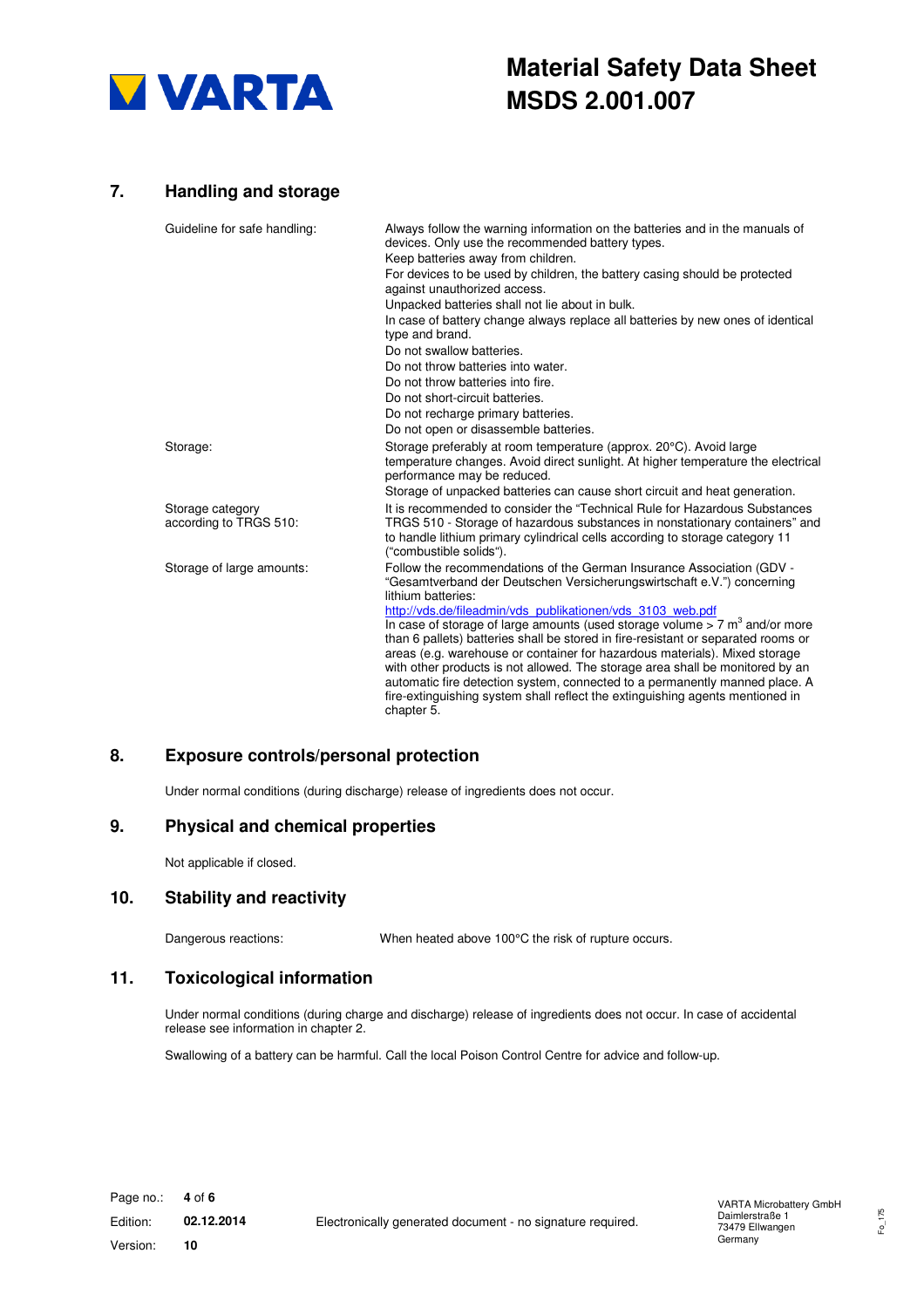

# **12. Ecological information**

Lithium primary cylindrical cells do not contain heavy metals as defined by the European directives 2006/66/EC Article 21.

For the state of California these batteries are considered as "free of perchlorate".

Mercury has not been "intentionally introduced (as distinguished from mercury that may be incidentally present in other materials)" in the sense of the U.S.A. "Mercury-Containing and Rechargeable Battery Management Act'' (May 13 1996).

The Regulation on Mercury Content Limitation for Batteries promulgated on 1997-12-31 by the China authorities including the State Administration of Light Industry and the State Environmental Protection Administration defines 'low mercury' as 'mercury content by weight in battery as less than 0.025%', and 'mercury free' as 'mercury content by weight in battery as less than 0.0001%'. And therefore: Varta lithium primary button cells/batteries belong to the category of mercury-free battery (mercury content lower than 0.0001%).

#### **13. Disposal considerations**

USA: Lithium primary cylindrical cells are classified by the federal government as non-hazardous waste and are safe for disposal in the normal municipal waste stream.

In the European Union, manufacturing, handling and disposal of batteries is regulated on the basis of the DIRECTIVE 2006/66/EC OF THE EUROPEAN PARLIAMENT AND OF THE COUNCIL of 6 September 2006 on batteries and accumulators and waste batteries and accumulators and repealing Directive 91/157/EEC. Customers find detailed information on disposal in their specific countries using the web site of the European Portable Batteries Association (http://www.epbaeurope.net/legislation\_national.html).

Importers and users outside EU should consider the local law and rules.

In order to avoid short circuit and heating, used lithium primary cylindrical cells should never be stored or transported in bulk. Proper measures against short circuit are:

- Storage of batteries in original packaging
- Coverage of the terminals
- Embedding in dry sand

## **14. Transport information**

#### **General considerations**

Lithium primary cylindrical cells manufactured by VARTA Microbattery are considered to be UN3090 Lithium Metal Batteries and are tested according to 38.3 of the "UN Manual of Tests and Criteria" for compliance with the requirements of special provisions ADR 188, IMDG 188, DOT / 49 CFR § 172.102, and the General Requirements of IATA DGR packing instruction 968. Positive test results as well as other relevant information required for transportation are stated in dedicated "Declarations of Conformity".

Transportations of cells or batteries packed with equipment or contained in equipment have to follow the appropriate regulations for UN3091.

A compilation of transport requirements for Lithium batteries can be found in: http://www.hyperedizioni.com/news/the-lithium-batteries/3139/The-lithium-batteries.html

During the transportation of large amounts of batteries by ship, trailer or railway, do not store them in places of high temperature and do not allow them to be exposed to condensation. During the transportation do not allow the packaging to be damaged, as a damage of the packaging may cause fire. In the event packaging is damaged, special procedures must be used including inspection and repackaging if necessary and handle with care.

#### **USA**

Primary (non-rechargeable) lithium batteries and cells are forbidden for transport aboard passenger carrying aircraft. The outside of each package that contains primary (non-rechargeable) lithium batteries or cells must be marked "PRIMARY LITHIUM BATTERIES-FORBIDDEN FOR TRANSPORT ABOARD PASSENGER AIRCRAFT" on a background of contrasting color.